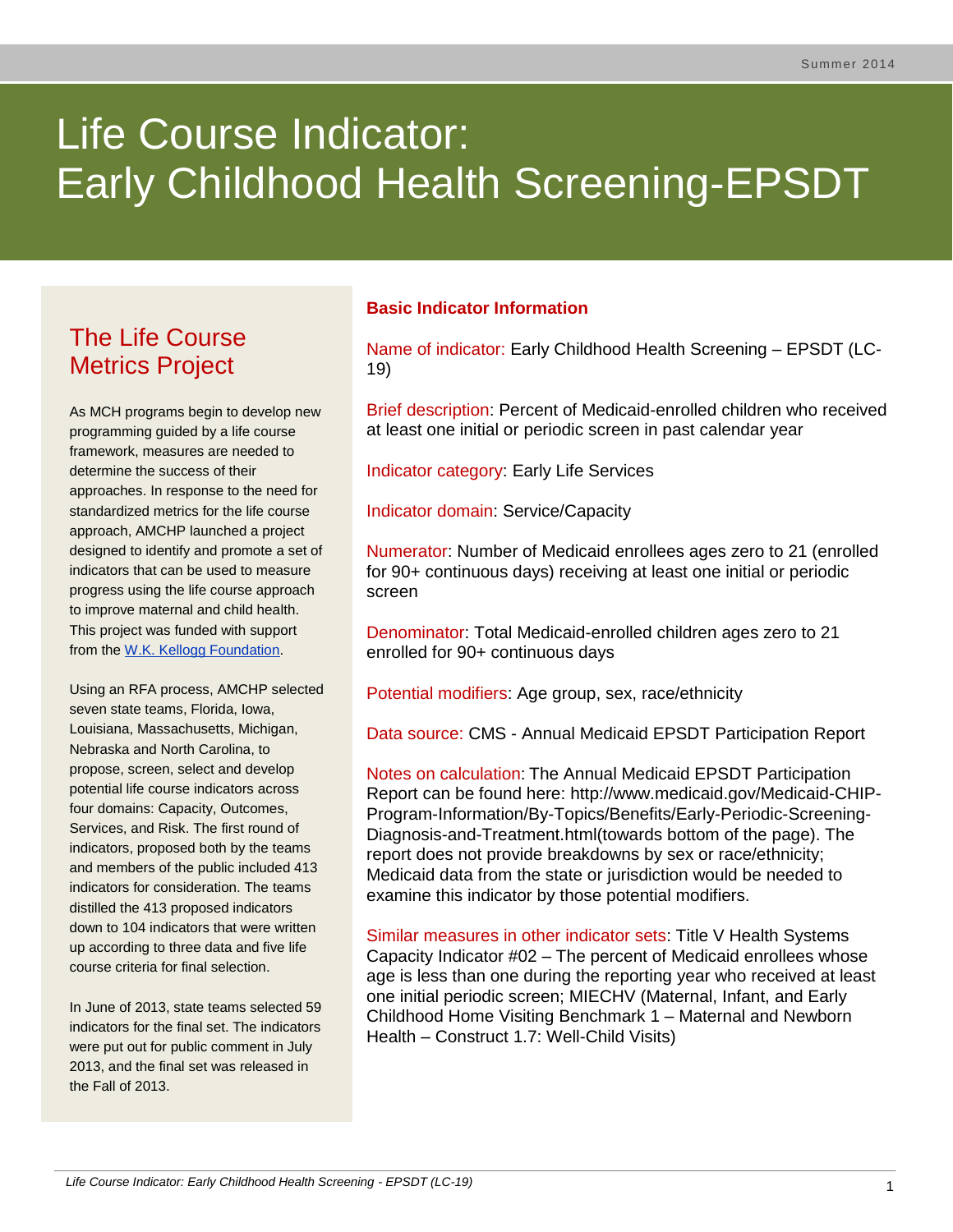# **Life Course Criteria**

#### *Introduction*

Medicaid is the major public health insurance program for children and adolescents through the age of 20 in the United States. Early, Periodic, Screening, Diagnosis and Treatment (EPSDT) is the federally mandated package of services that Medicaid children receive. The emphasis of EPSDT is health promotion, prevention and comprehensive care. Through EPSDT, assessments are made and problems are identified early (Early); children's health is checked at age-appropriate intervals (Periodic); physical, mental, developmental, dental hearing, vision and other screening tests are provided to detect problems (Screening); diagnostic tests are performed to follow up when a health risk is available (Diagnostic); and treatment is provided to correct, reduce or control an identified health problem (Treatment) (Medicaid.gov). The goals of EPSDT are to identify early conditions that can impede child growth and development to avoid the costs and health effects of disability and to ameliorate acute and chronic medical and mental health conditions. Consistent with life course theory, EPSDT plays a critical role in early and sensitive periods of child and adolescent growth and development when conditions can be detected and treated, thus improving outcomes, saving costs and potentially decreasing inequities.

#### *Implications for equity*

Children and adolescents covered by Medicaid are more likely to be born with low birth weights, have poor health, developmental delays or learning disabilities and medical conditions such as asthma that require ongoing care and medications, making EPSDT an important vehicle through which low-income children and adolescents receive quality health care (Medicaid.gov). EPSDT has been especially important to children with disabilities enrolled in Medicaid. These children are more likely to need services, such as physical, occupational and speech therapy and mental health services that are covered through EPSDT, but are often excluded or limited in other health plans (Kaiser Commission on Medicaid and the Uninsured, 2005).

Children and adolescents who participate in Medicaid are often at higher risk for poorer health outcomes, making it important to ensure that they receive the care they need through EPSDT. According to the 2013 Annual EPSDT Participation report (medicaid.gov), there is room for improvement in meeting the EPSDT screening schedule, particularly among the older age groups. In 2013 (for DC and all but one state), only 33 percent of Medicaid enrollees 19 to 20 years old, 58 percent of those 15 to 18 years old, 69 percent of those 10 to 14 years old and 78 percent of the six to nine year old enrollees received the expected number of screens. The highest percent of screens were found among two year olds (100 percent), and those under one (97 percent). By age three, this number dropped to 87 percent. The data on the percent of Medicaid children and adolescents who received at least one of the expected initial or periodic screens were similar. Only 25 percent of 19 to 20 year olds and 46 percent of 15 to 18 year olds, compared to 90 percent of those under one, received these screens.

The percentages above were based on the periodicity scheduled established by the states, and there are differences. States may develop their own schedules, as long as they have input from pediatric providers. For example, whereas three quarters of the states require six or seven visits in the first year, about 20 percent require only five, and one state requires four visits. Among six to nine year olds, about one half of the states required four visits, another half require two visits, and one state requires one visit. It also is important to note that there is not a consensus on the numbers of visits needed, but many of the states follow the guidelines of the Academy of Pediatrics (American Academy of Pediatrics, 2014).

One explanation for the low screening rates could be the availability of pediatric and adolescent providers who accept Medicaid; a major factor has been Medicaid's historically low reimbursement rates compared with private insurers (Adams, 2001). The availability of Medicaid providers may become an even larger issue with Medicaid expansions and the need for additional providers. It will be important to determine who the children and adolescents are that will be covered under the expansion to conduct additional outreach.

#### *Public health impact*

With its emphasis on health promotion and prevention, EPSDT represents a major public health effort that impacts some of the most vulnerable children and adolescents in the United States. Through EPSDT, children and adolescents receive preventive services (e.g., vaccinations), as well as the management and treatment of medical and developmental issues. Annually, EPSDT touches millions of lives. In 2010, more than 32 million children and adolescents, representing about one third of this population, were enrolled in Medicaid (DHHS, 2010). Through EPSDT, Medicaid children and adolescents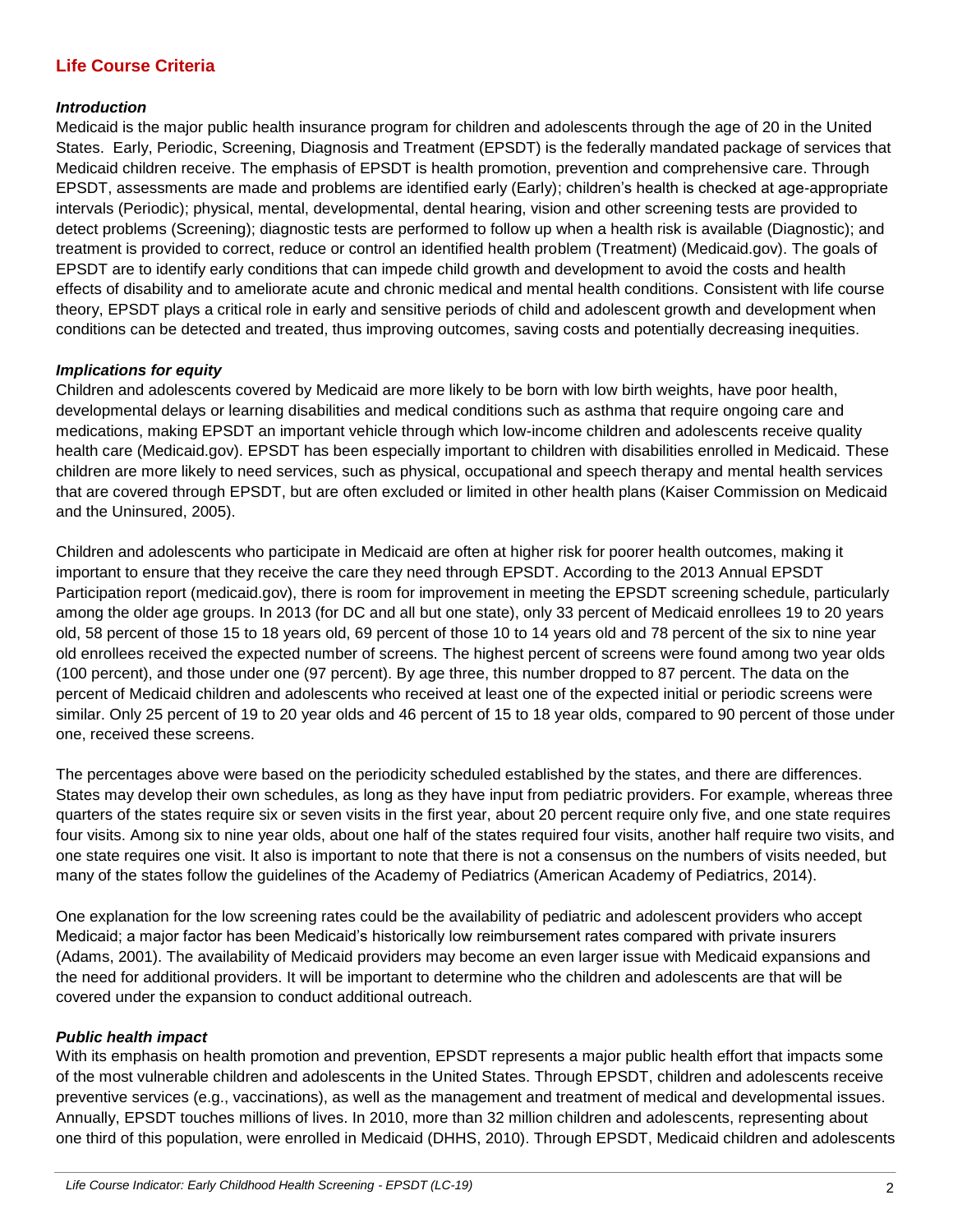receive comprehensive services designed to ensure the best possible outcomes in both the short and long term. In the early years of EPSDT, a cost benefit analysis of the program demonstrated substantial savings if the program was introduced nationally. In 1974, a study at the University of Texas estimated a \$30 billion savings from EPSDT over 20 years (Britt et al., 1974). More research is needed, however, especially given the current variability in the EPSDT schedules across the states.

#### *Leverage or realign resources*

EPSDT offers many opportunities to leverage and align resources. Professional organizations, such as the American Academy of Pediatrics (AAP) and state medical societies are strong collaborators. An important collaboration with AAP has been the alignment of the EPSDT periodicity schedules in many states with the AAP/Bright Futures well-child visit schedules.

States also have opportunities to leverage federal programs, like the Title V programs for maternal and child health and children with special health care needs to improve EPSDT services. By federal law, Medicaid and the Title V agencies are required to collaborate to improve child health. Partnering with the other initiatives like the Maternal, Infant and Early Childhood Home Visiting (MIECHV) program and Early Childhood Comprehensive System initiatives also could facilitate coordination of services for families.

There also are many opportunities to partner with the Center for Medicare and Medicaid Services (CMS) and providers, such as those in Federal Qualified Health Centers and other "look alike" community health centers. In December 2010, CMS convened a National EPSDT Improvement Workgroup to help CMS identify the most critical areas for improvement of EPSDT. The group discussed steps that the federal government might undertake in partnership with states and others to both increase the number of children accessing services, and improve the quality of the data reporting that enables a better understanding how effective the U.S. Department of Health and Human Services (HHS) is putting EPSDT to work for children. Community health centers have long histories of providing comprehensive care to low-income children and adolescents, and are natural partners in quality improvement initiatives around the care of children and adolescents.

Finally, as the *Patient Protection and Affordable Care Act* (ACA) continues to roll out, with Medicaid expansions providing coverage to more people and states finalizing their essential benefit packages, there will be opportunities to provide more EPSDT services to Medicaid children and adolescents and there may be opportunities to add EPSDT-like coverage to other plans like the Children's Health Insurance Program (CHIP), which covers children whose family incomes exceed Medicaid but are too low for private insurance, as well as other health plans.

## *Predict an individual's health and wellness and/or that of their offspring*

There is some research on the use of EPSDT on outcomes, but more research is needed. One of the challenges in assessing the effects of EPSDT on health and well-being is the variability in the EPSDT schedules, but also in the numbers of children and adolescents that receive services according to the established schedules. AAP has recommended further research on the effectiveness of EPSDT. Although more research is needed, EPSDT does give providers the opportunity to provide advice and guidance to families on topics, such as tobacco use, nutrition and exercise, which can have long-lasting effects on the health of children through adulthood.

One study found that children who were up-to-date on their visit schedules were less likely to be hospitalized than those who were not up-to-date (Hayim and Bye, 2001). Another study found that children with the recommended EPSDT visits (per the AAP schedule) had 23 percent higher adjusted odds of being ready for school than those that did not (Pittard et al., 2012). Additionally, there is established evidence of the effect of childhood immunization on reduced mortality and morbidity (CDC, 1999, Roush and Murphy, 2007); and immunizations are a core EPSDT service.

# **Data Criteria**

## *Data availability*

The [Form CMS-416](http://www.medicaid.gov/Medicaid-CHIP-Program-Information/By-Topics/Benefits/Downloads/Form-416.zip) is used by CMS to collect basic information on state Medicaid and CHIP programs to assess the effectiveness of EPSDT. Annually, states must provide CMS with the following information on three key aspects of the mandatory EPSDT benefits package: 1) Number of children provided child health screening services; 2) Number of children referred for corrective treatment; and 3) Number of children receiving dental services. States also provide data on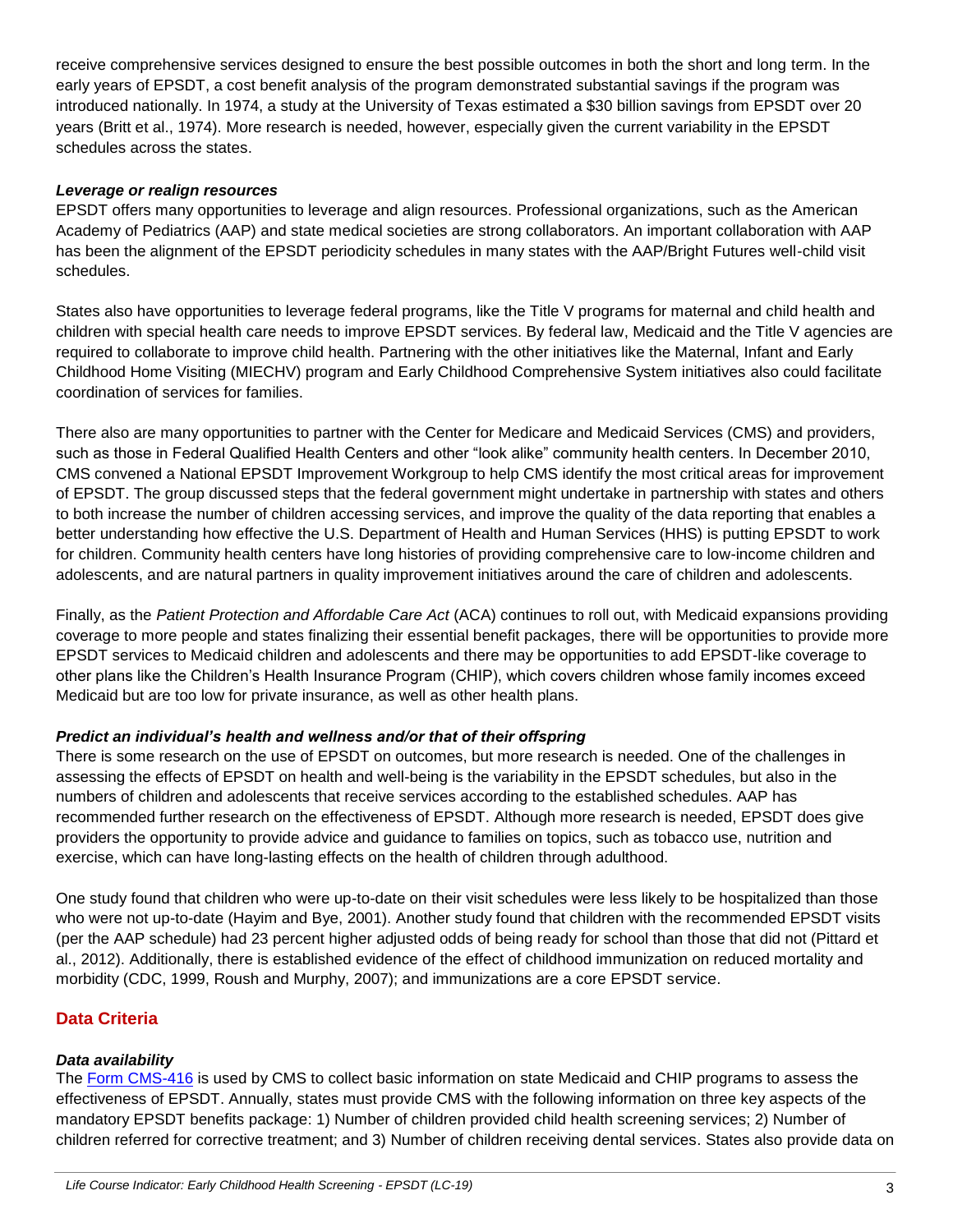the expected vs. received total screens as well as at least one of the initial or scheduled screens. The most current data available for all states are 2010; 2013 data are available for all but one state.

#### *Data quality*

As noted above, periodicity schedules are established by the states, so the data collected for this indicator are based on the states' periodicity schedule, not a universal schedule. However, this indicator is assessing whether at least one initial or periodic screen was received, not the adherence to the periodicity schedule established by the state and therefore is comparable across state Medicaid programs. This indicator is used in another form by Title V (percent of Medicaid enrollees less than one who received at least one initial periodic screen. The indicator is comprised of unduplicated counts of Medicaid enrollees, and therefore relies on the ability of the Medicaid program to accurately track and deduplicate enrollees. The instructions for completing the form can be found here: [medicaid.gov/Medicaid-CHIP-Program-](http://www.medicaid.gov/Medicaid-CHIP-Program-Information/By-Topics/Benefits/Downloads/CMS-416-instructions.pdf)[Information/By-Topics/Benefits/Downloads/CMS-416-instructions.pdf.](http://www.medicaid.gov/Medicaid-CHIP-Program-Information/By-Topics/Benefits/Downloads/CMS-416-instructions.pdf)

#### *Simplicity of indicator*

This indicator is already calculated in the Medicaid report from CMS and is therefore simple to calculate. As noted above, other programs such as Title V and MIECHV use similar indicators around receiving initial or periodic screens from Medicaid. This indicator should be easy to interpret and explain.

#### **References**

Adams E.K. (2001). Factors affecting physician provision of preventive care to Medicaid children. Health Care Financing Review 22(4):9-26.

American Academy of Pediatrics. Recommendations for Preventive Pediatric Health Care. Available at http://www.aap.org/en-us/professionalresources/practice-support/Periodicity/Periodicity%20Schedule\_FINAL.pdf. Accessed September 3, 2014.

Britt, A.E., Dickron, H.D., Bradley, J.R. The Early and Periodic Screening, Diagnosis and Treatment Program. A twenty-year cost benefit analysis. Regional Health Services Research Institute. San Antonio, Texas, 1974.

Centers for Disease Control and Prevention (CDC). (1999) Impact of Vaccines universally recommended for children – United States, 1990-1998. MMWR. 48(12): 243-248.

Hakim, R.B., Bye, B.V. (2001). Effectiveness of compliance with pediatric preventive care guidelines among Medicaid beneficiaries. Pediatrics. 108(1): 90-97.

Kaiser Commission on Medicaid and the Uninsured. (2005) Medicaid Facts. Early and Periodic Screening, Diagnostic and Treatment Services. Accessed at: http://kff.org/medicaid/fact-sheet/early-and-periodic-screening-diagnostic-and-treatment/. August 29, 2014.

Medicaid.gov. Annual EPSDT Participation Report from CMS-416 (National) Fiscal Year 2013. Available at: http://medicaid.gov/Medicaid-CHIP-Program-Information/By-Topics/Benefits/Early-and-Periodic-Screening-Diagnostic-and-Treatment.html. Accessed September 3, 2014.

Medicaid.gov. (2014) What You Need to Know About EPSDT. Available at: http://medicaid.gov/Medicaid-CHIP-Program-Information/By-Topics/Benefits/Downloads/What-You-Need-to-Know-about-EPSDT.pdf. Accessed September 3, 2014.

Pittard W.B., Hulsey T.C., Laditka, N., Laditka, S.B. (2012). School Readiness among Children Insured by Medicaid, South Carolina. Preventing Chronic Disease 9:11\_0333. Available at http://www.ncbi.nlm.nih.gov/pmc/articles/PMC3457755/

Roush, S.W., Murphy, T.V., the Vaccine-Preventable Disease Working Group. (2007) Historical Comparisons of Morbidity and Mortality for Vaccine-Preventable Diseases in the United States. JAMA. 298(187): 2155-2163.

U.S. Department of Health and Human Services (DHHS). (2010). Connecting Kids to Coverage: continuing the Progress. CHIPRA Annual Report. Accessed at: http://www.insurekidsnow.gov/professionals/reports/chipra/2010\_annual.pdf. September 3, 2014.